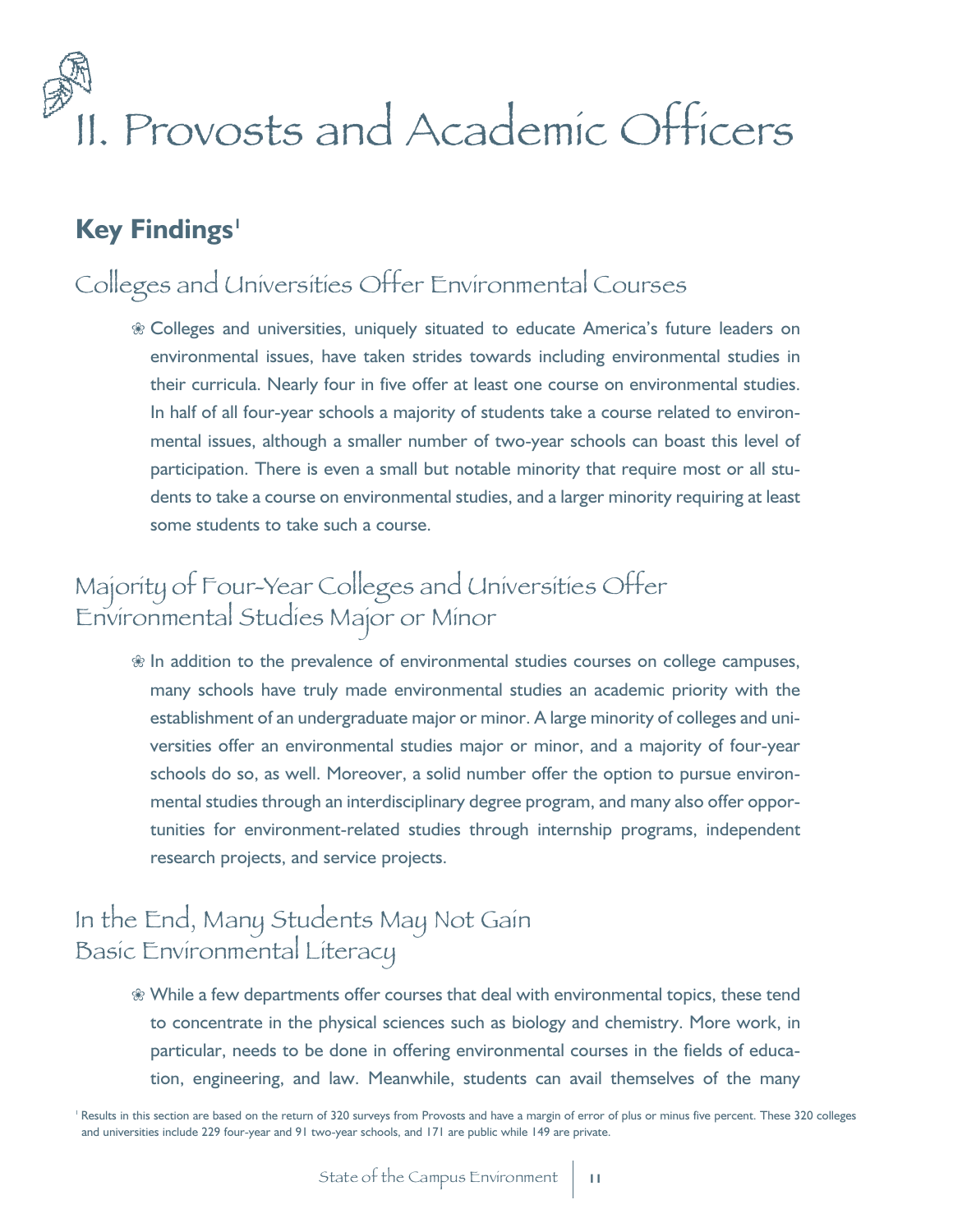opportunities colleges and universities offer to study environmental topics outside the classroom, through independent research projects, internship programs, community service programs, and campus service projects.

## Faculty Environmental Research Receives Support from Colleges and Universities

 $%$  Aside from providing students with opportunities in environmental studies, many schools also support faculty who are engaged in environmental research. Half of all campuses have programs to support faculty professional development on environmental topics, and one in three four-year schools house a research institute that studies environmental issues. Although supporting faculty in environmental studies is common, few schools evaluate professors on how they integrate environmental topics into their courses.

### **Environment Grabs Strong Foothold in the Curricula**

Although there is a great deal of variation in the extent to which colleges and universities make the environment part of the college experience, virtually all schools in the United States incorporate the environment, at least in some way, into the academic curriculum. Schools have designed many different avenues for students to pursue studies on the environment, including internship programs, community service projects, interdisciplinary degree programs, majors or minors, or even required courses.

|  | <b>Percentage of Students Who Take One or</b> |  |  |  |
|--|-----------------------------------------------|--|--|--|
|  | <b>More Environmental Studies Courses</b>     |  |  |  |

|                                                                               | <b>TOTAL</b> | 2-YEAR<br><b>DEGREE</b> | 4-YEAR<br><b>DEGREE</b> |
|-------------------------------------------------------------------------------|--------------|-------------------------|-------------------------|
| <b>Basic functions of the earth's natural systems</b>                         |              |                         |                         |
| Less than 30% of students                                                     | 38%          | 51                      | 30                      |
| 30% or more of students                                                       | 50           | 39                      | 55                      |
| <b>Correlation between human activity and</b><br>environmental sustainability |              |                         |                         |
| Less than 30% of students                                                     | 52           | 63                      | 45                      |
| 30% or more of students                                                       | 38           | 29                      | 41                      |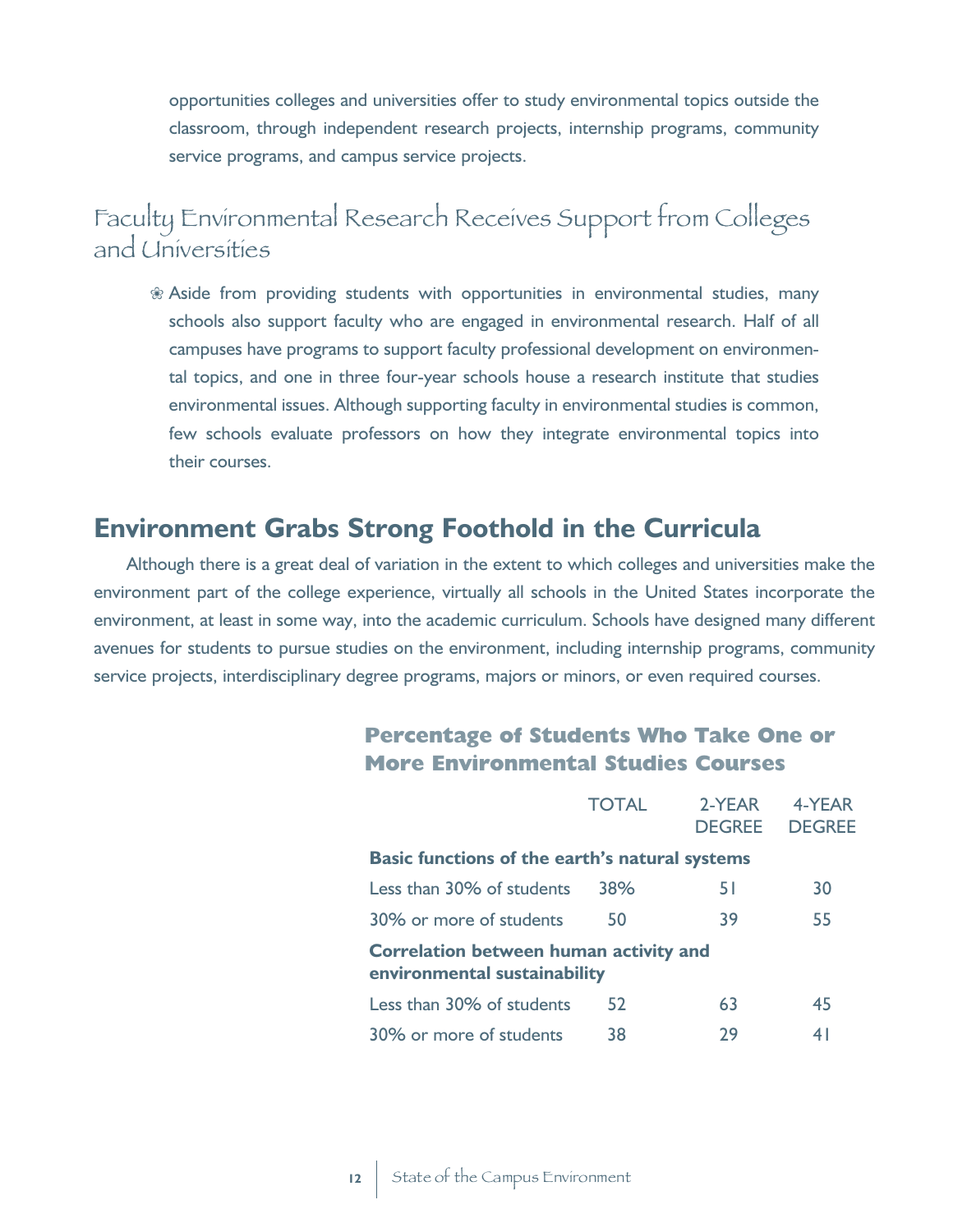|                                                             | <b>TOTAL</b> | 2-YEAR | 4-YFAR<br><b>DEGREE DEGREE</b> |
|-------------------------------------------------------------|--------------|--------|--------------------------------|
| Practices that support a sustainable lifestyle              |              |        |                                |
| Less than 30% of students                                   | 57           | 63     | 54                             |
| 30% or more of students                                     | 30           | 25     | 33                             |
| Policy strategies that support environmental sustainability |              |        |                                |
| Less than 30% of students                                   | 6 I          | 71     | 57                             |
| 30% or more of students                                     | 26           | 18     | 31                             |

Environmental studies is not as predominant in classrooms as more traditional subjects in the natural and social sciences, but schools have nonetheless chosen to promote environmental studies in many different ways. Although virtually every school has an English, biology, math, political science, and chemistry program, more and more colleges and universities are choosing to make environmental studies part of their core curricula as well.

#### **Does School Offer Major or Minor in Environmental Studies?**

|                               | <b>TOTAL</b> | 2-YEAR 4-YEAR |                      |
|-------------------------------|--------------|---------------|----------------------|
|                               |              |               | <b>DEGREE DEGREE</b> |
| Major or Minor                | 43%          | 18            | 5/                   |
| Major                         | 35           | $\mathsf{L}$  | 44                   |
| Minor                         | 32           |               | 45                   |
| <b>Both Major &amp; Minor</b> | 23           | 6             | 32                   |

In nearly half (45%) of all colleges and universities, a majority of students take a course related to the environment during their tenure. In fact, in half (51%) of four-year schools a majority of the student body take an environmental studies course, compared with 35 percent of two-year schools. Half (50%) of all provosts say that 30 percent or more of their students take at least one course on the basic functions of the earth's natural systems, and four in 10 (38%) say at least 30 percent of students have had a course on the correlation between human activity and environmental sustainability. Somewhat fewer schools say at least 30 percent of their students have taken a course addressing practices that support a sustainable lifestyle (30%) or policy strategies that support environmental sustainability (26%). Just 6 percent of provosts say that no students at their schools have taken a course on any of these subjects. In each of these specific areas, more students at four-year schools than two-year schools have taken a course dealing with the environment.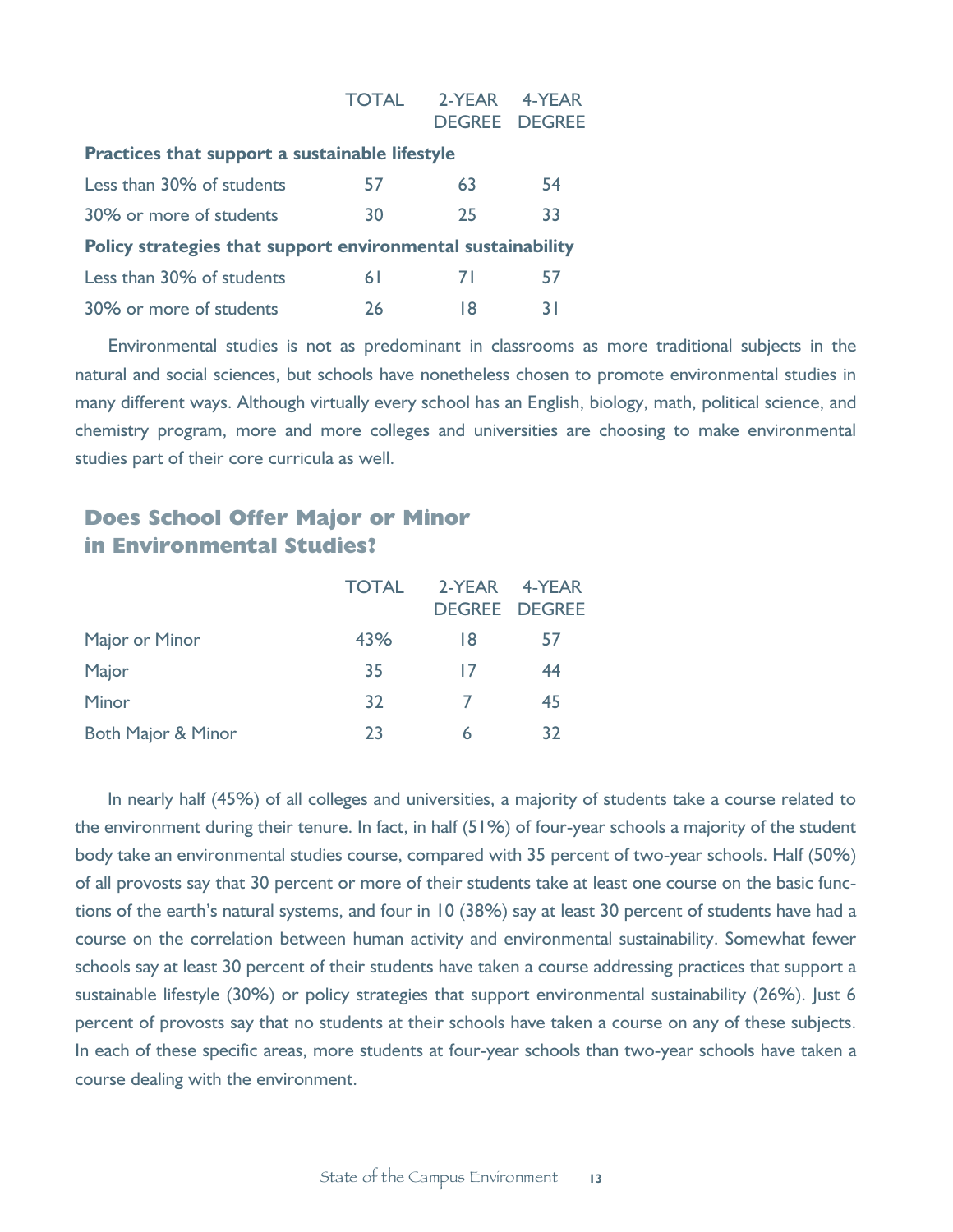Many schools have established a commitment to environmental studies through the development of a major or minor for undergraduate students. Four in 10 (43%) colleges and universities offer undergraduates the opportunity to major (35%) or minor (32%) in environmental or sustainability studies. In fact, among four-year colleges and universities, 57 percent offer an undergraduate major (44%) or minor (45%) in environmental studies, and one in three (32%) offer both. Schools with less than 1,000 students (22%) are half as likely as all other schools (52%) to offer a major or minor.

Aside from offering majors and minors in environmental or sustainability studies, many schools have incorporated environmental studies into the curriculum through interdisciplinary degree programs. Fully half of colleges and universities (49%) allow undergraduates to design interdisciplinary degree programs incorporating the study of environmental issues. Four-year schools (61%) are twice as likely as two-year schools (27%) to allow students to design interdisciplinary degree programs.

|                                | <b>TOTAL</b> | 2-YEAR<br><b>DEGREE</b> | 4-YEAR<br><b>DEGREE</b> |
|--------------------------------|--------------|-------------------------|-------------------------|
| <b>Biology</b>                 | 68%          | 53                      | 75                      |
| Chemistry                      | 43           | 20                      | 55                      |
| Political science or sociology | 33           | 12                      | 43                      |
| <b>Business or economics</b>   | 25           | 7                       | 35                      |
| Philosophy or religion         | 22           | 9                       | 30                      |

#### **Top 5 Departments in Which Courses on Environmental Issues are Taught**

Undergraduate courses on environmental issues are taught in a wide range of academic departments. Environmental studies tend to be concentrated within the physical sciences, although some schools offer environmental studies as part of the social science curriculum, as well. Two in three (68%) schools offer environmental studies courses in their biology departments, while another four in 10 (43%) offer courses on the environment in their chemistry departments. One in three (33%) schools offer environmental studies courses within their political science or sociology departments, while a solid minority offer courses in environmental studies in the business or economics department (25%) or the department of philosophy or religion (22%). Colleges and universities are least likely to offer courses on the environment in computer science or engineering (12%), education (11%), law (9%), and communications (6%) departments. For each department, four-year schools are more likely than two-year schools to offer environmental studies courses.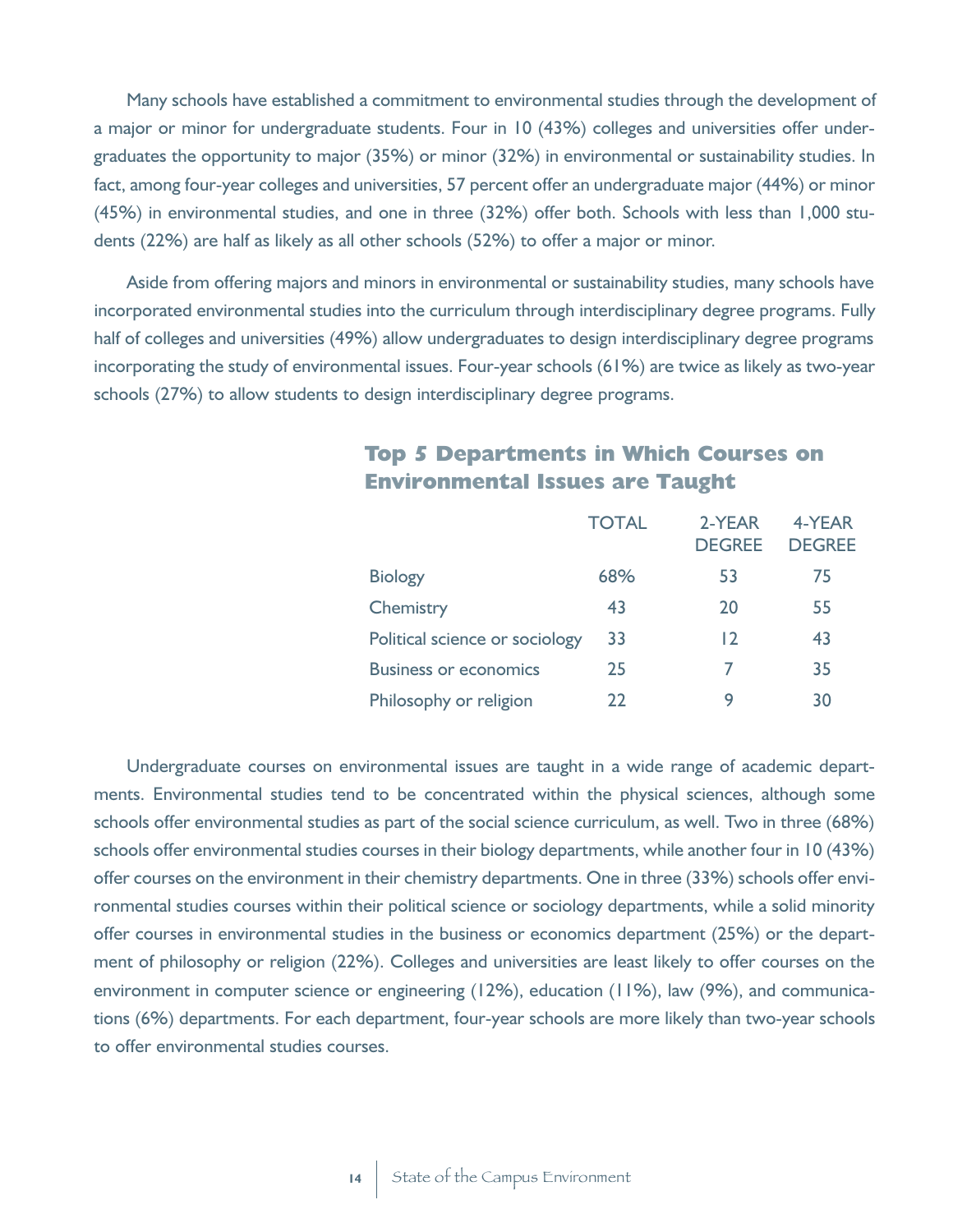#### **Alternative Means for Studying Environmental Issues**

|                                                    | <b>TOTAL</b> | 2-YEAR | 4-YFAR<br><b>DEGREE DEGREE</b> |
|----------------------------------------------------|--------------|--------|--------------------------------|
| Percentage of schools that offer different options |              |        |                                |
| Internship programs                                | 58%          | 41     | 67                             |
| Independent research projects                      | 69           | 53     | 78                             |
| Campus service projects                            | 49           | 34     | 56                             |
| <b>Community service projects</b>                  | 58           | 45     | 65                             |
| <b>Mastery learning</b>                            |              |        |                                |

In addition to individual courses, colleges and universities have developed other means for students to pursue environmental studies. At least half of schools offer students the opportunity to study environmental issues through independent research projects (69%), internship programs (58%), community service programs (58%), and campus service projects (49%), all of which are more prevalent at fouryear schools than two-year ones. Few two- or four-year colleges and universities offer environmental studies opportunities through mastery learning (7% in each).

#### **Students Required to Take Courses on Environmental Studies**

|                      | <b>TOTAL</b> |               | 2-YEAR 4-YEAR<br><b>DEGREE DEGREE</b> |
|----------------------|--------------|---------------|---------------------------------------|
| All students         | 8%           | 3             | 13                                    |
| <b>Most students</b> | 5            | $\mathcal{L}$ |                                       |
| Some students        | 21           | 74            | 18                                    |
| No students          | 63           | 66            | 59                                    |

Although most colleges incorporate environmental studies into the classroom, students are most often not required to take a course on environmental issues. There is a small minority of colleges (8%) that explicitly require all students to take at least one course related to the environment, and another handful (5%) that require most students to enroll in such a course. Still, one in three (34%) schools require at least some students to take an environmental studies course. Private colleges (20%) are four times as likely as public colleges (5%) to require all or most students to take a course on the environ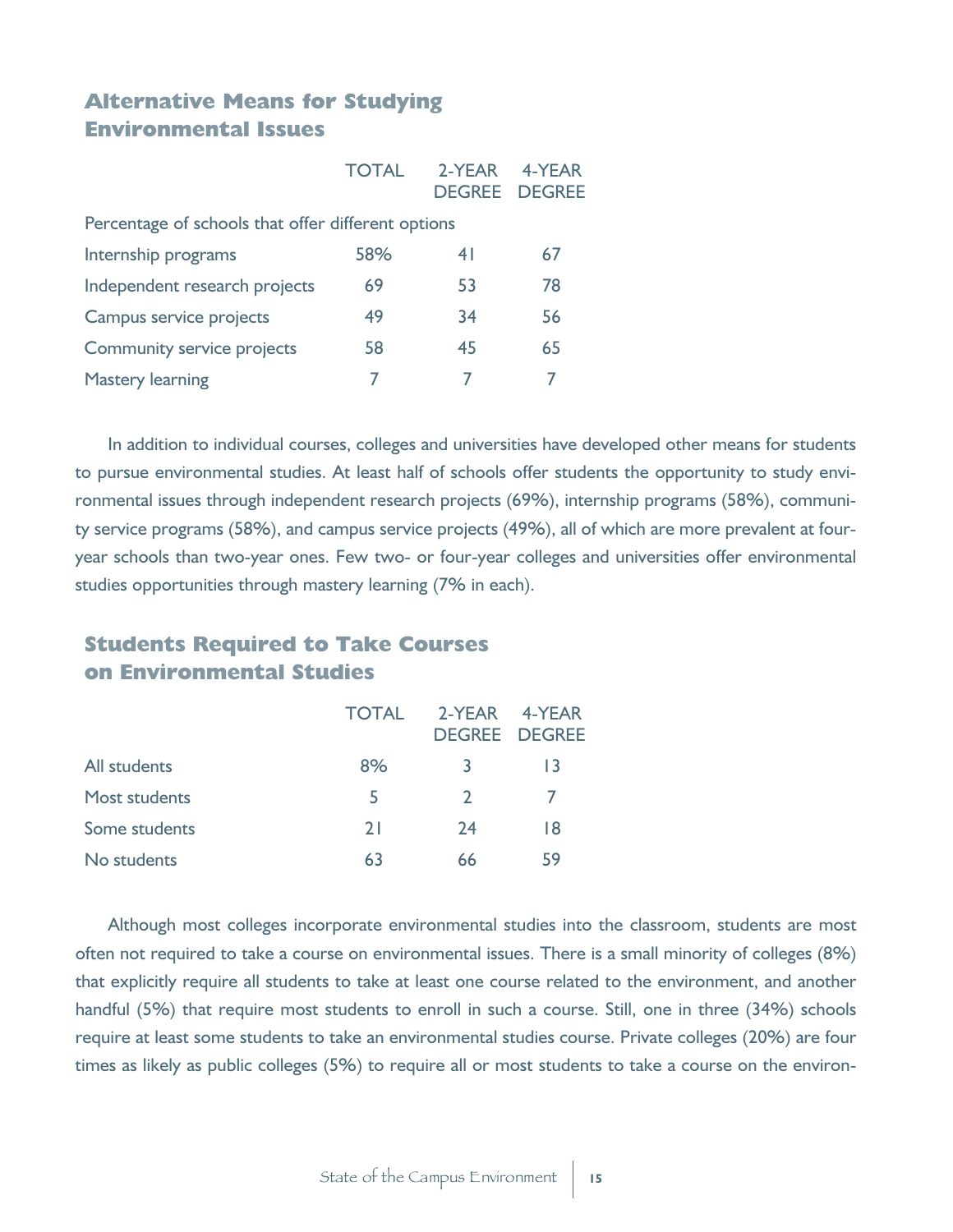ment. Four-year colleges and universities are (39%) more likely than two-year schools (23%) to require at least some students to take an environmentally related class.

## Schools That Have Taken Lead in Teaching Students about Environment

#### **Leading Schools for Offering Majors & Minors and Requiring Environmental Courses (Schools listed alphabetically)**

Alaska Pacific University Albion College Arizona State University Dominican College of San Rafael Humboldt State University Tri-State University University of the Incarnate Word University of LaVerne University of Minnesota-Twin Cities University of Wisconsin-Stevens Point Wilson College

A good portion of colleges and universities offer majors or minors in environmental studies and a solid number of schools require at least some students to take courses on the environment, but some schools stand apart in their dedication to bringing environmental studies to the classroom. These campuses offer undergraduates the option of both an environmental studies major and minor. Moreover, they require all or most students to take at least one course related to the environment. Each of these schools is a four-year college or university, and most are located in either the western or Midwestern regions of the United States.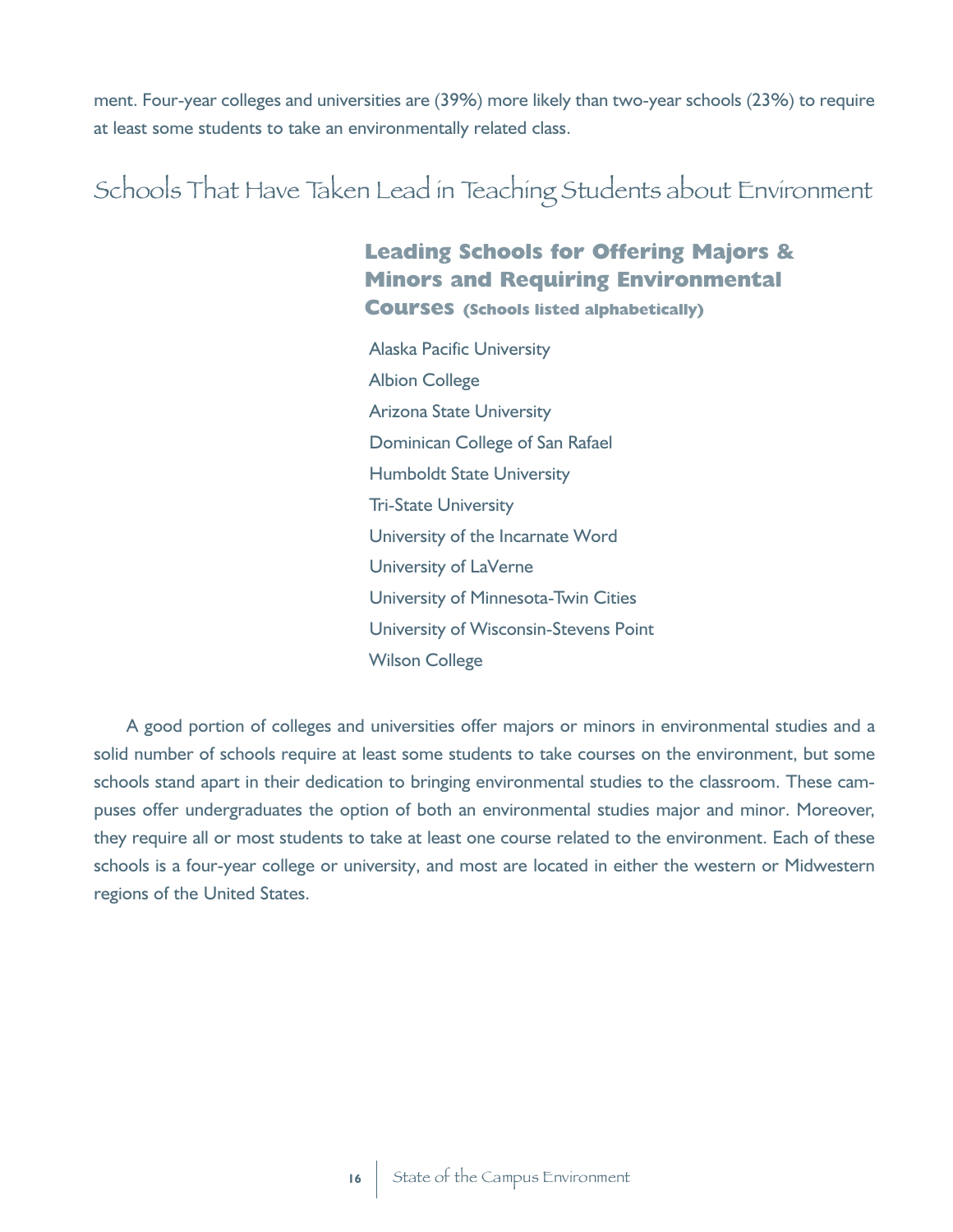## **Colleges Provide Faculty Support for Environmental Studies**

#### **College Support for Faculty and Environmental Issues**

#### **Percent of colleges that. . .**

|                                                                                                          | <b>TOTAL</b> | 2-YEAR | 4-YEAR<br><b>DEGREE DEGREE</b> |
|----------------------------------------------------------------------------------------------------------|--------------|--------|--------------------------------|
| Have programs to support<br>faculty professional development<br>on environmental topics                  | 50%          | 54     | 49                             |
| Formally evaluate or recognize how<br>faculty have integrated environmental<br>topics into their courses |              | 5      | g                              |
| House any research institutes that<br>study environmental issues                                         | 23           |        | 37                             |

For colleges and universities there are two main ways to promote studies on any particular subject matter: They can provide students the opportunity or require students to take courses on that subject, and they can support faculty development in that area. We know colleges and universities provide at least modest opportunities for students to learn about environmental issues, but what steps, if any, are colleges taking to support or encourage faculty engagement in environmental studies?

Similar to the pattern observed with students, there is a solid share of schools that support faculty development on environmental issues, even if few overtly encourage faculty to make the environment part of their classroom activities. Fully half of colleges and universities (50%) have programs to support faculty professional development on environmental topics, a trend that does not differ much by school size or the type of degree the school offers.

There is also a sizable number of schools that have made environmental studies a priority in faculty research. One in four (23%) house research institutes that study environmental issues. In this case, fouryear colleges and universities (32%) are far more likely than two-year schools (6%) to have such a research institute. Campuses with 4,000 or more students (42%) are more than twice as likely as smaller schools (13%) to house a research institute that studies environmental issues, while public colleges and universities (29%) are more likely than private schools (16%) to do so.

Although many schools support environmental studies as part of the classroom and research experience of their faculty, a small minority formally evaluate professors for bringing the environment into the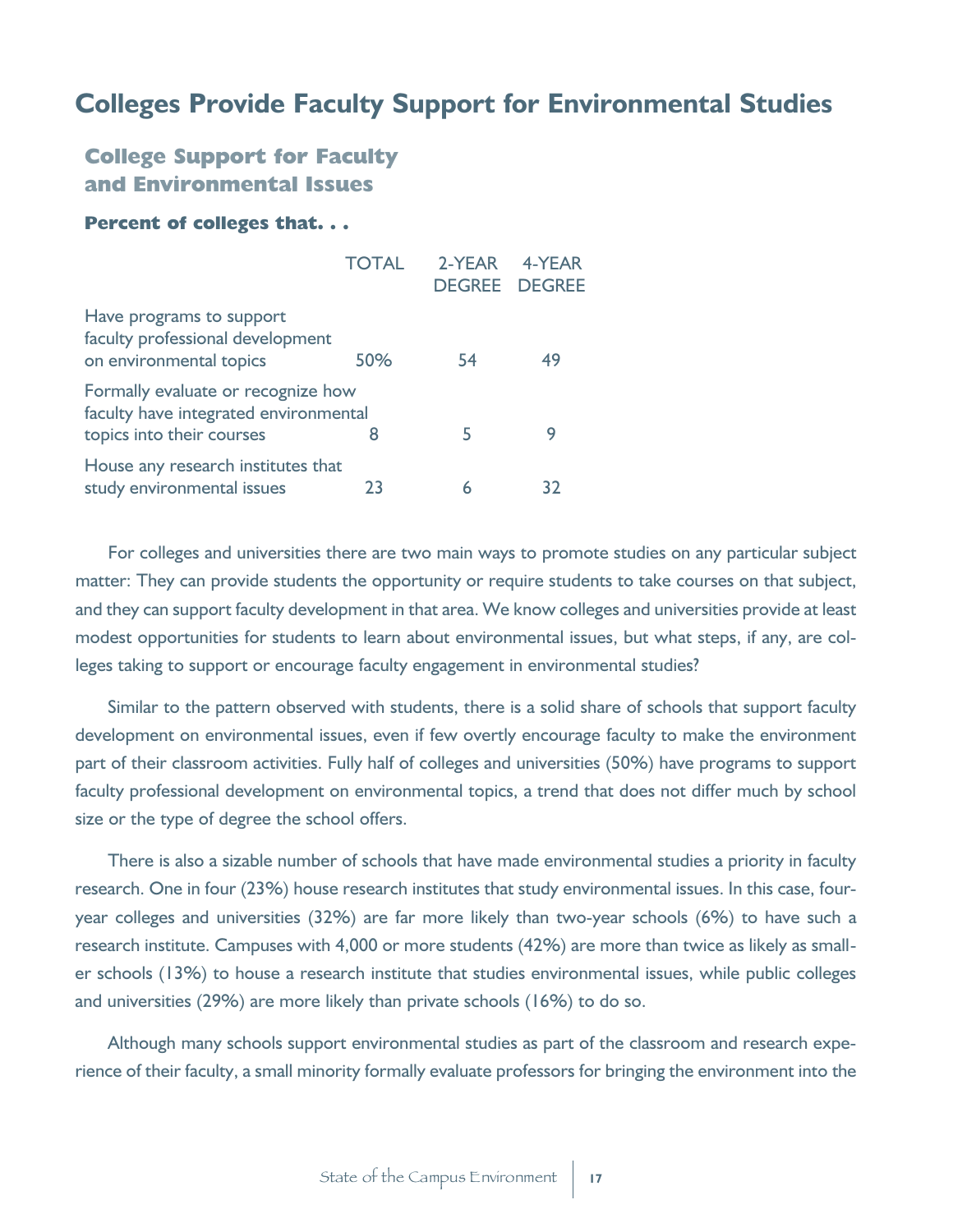classroom. One in 10 (8%) colleges formally evaluate or recognize how the faculty has integrated environmental topics into their courses, and this does not vary across schools with different characteristics.

Colleges That Make Environment Part of Faculty Experience

## **Leading Schools for Supporting and Evaluating Faculty on Environmental Studies**

**(Schools listed alphabetically)**

Calvin College Central Methodist College Edinboro University of Pennsylvania Humboldt State University Illinois Wesleyan University Indiana University-Kokomo James Madison University Kent State University-Trumbull Campus Lynchburg College Massachusetts Maritime Academy Oliver Nazarene University Palo Alto College Pitzer College Rappahannock Community College Towson University University of Minnesota-Twin Cities University of Wisconsin-Stevens Point Viterbo College Warren Wilson College Westminster College Westchester Community College